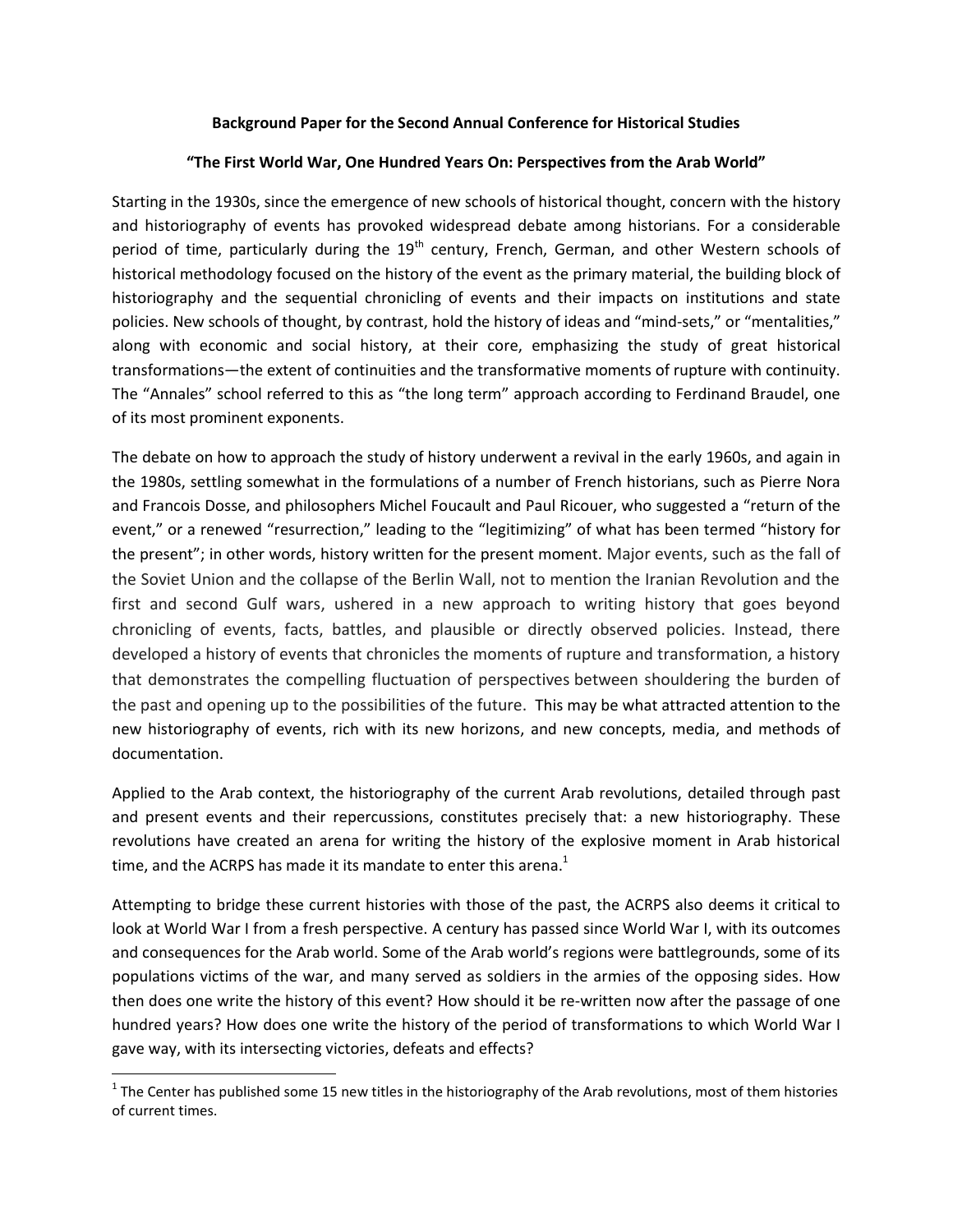One might here speak of events or histories sealing the fates of Arab peoples, of the rise of states and administrations along with the sketching of new geo-strategic maps, of the delineation of treaties, pacts, and strategies, of the formation of new social classes, political parties, and forces, such that we may speak of a break in our culture from an imperial and global past and a move toward a future that then resembles "the past of our future days". It might have occurred to us, or to generations before ours, that our times were indeed those of the nation state and nationalism, the state of the Arab nation, the desired "promised state".

Eric Hobsbawm (1914-1991) chronicled the history of the 20<sup>th</sup> century in *The Age of Extremes: The Short Twentieth Century*, with "short" referencing the dates employed in the chronicling itself since Hobsbawm sees the century beginning with the outbreak of the First World War (1914-1918), or with the Russian Revolution (1917), and ending with the collapse of the Soviet Union in 1991. From an Arab standpoint, others have chronicled the intellectual history of the 20<sup>th</sup> century as "the long century,"<sup>2</sup> similar to Braudel's definition of the  $16<sup>th</sup>$  century, which included periods of time prior to and after the century. In a similar fashion, could the  $20<sup>th</sup>$  century for the Arabs not be considered long in its full political and cultural extent? Could it not begin with the struggle of local elites in the Arab-Islamic world to realize the concept of a constitution and citizenship in 1876 (with the Ottoman constitution of that year), and extend to today's Arab revolutions, starting in 1911 (when World War I extended into the Arab region)? Does the long  $20<sup>th</sup>$  century, from the standpoint of expansionist western capitalism, extend beyond the logical chronological and economic, political and cultural extension of a nascent imperialism that is later transformed into a "globalization" extending right up to our present day and unleashing two world wars?

In the context of World War I, the projects of local elites, notables, and monarchs intersected, intertwined, and sometimes even merged with those of imperialism in the Arab and Islamic worlds. How did these circumstances and contexts come about? The "event" in this sense is no longer an isolated, concrete situation, but opens to "the future". In the case of WWI, the "future" is today's past. For example, the Eastern Arab Revolt was defeated at the Battle of Maysaloun, affecting the entire Arab *mashreq*, while the Turkish Movement was victorious in Anatolia, affecting the destinies of modern-day Turkey. These seemingly distinct events, however, are linked through the end of the Ottoman Empire, breaking with 600 years of memory of shared histories and dates.

Thus, an "event" and its ramifications can sometimes enter into the written and collective memory, as well as the collective unconscious, accurately while at other times the information is distorted or adjusted depending on what is needed from the story.

In terms of imager, this vision of an extended history requires a critical review of what has been written, narrated, fixed in memory, and provided. This enables the development of a framework for organizing ideas and topics that may bind together the two key variables in the desired research: the physical space, which in this case would be the geographical-historical units in the Arab nation and its states, and the topic under discussion as it was situated during the various historical time periods.

l

<sup>&</sup>lt;sup>2</sup> See: Wajih Kawtharani, *Memory and History in the Long Twentieth Century: Studies in Research and Historical Inquiry* (Beirut: Dar at-Taliah, 2000).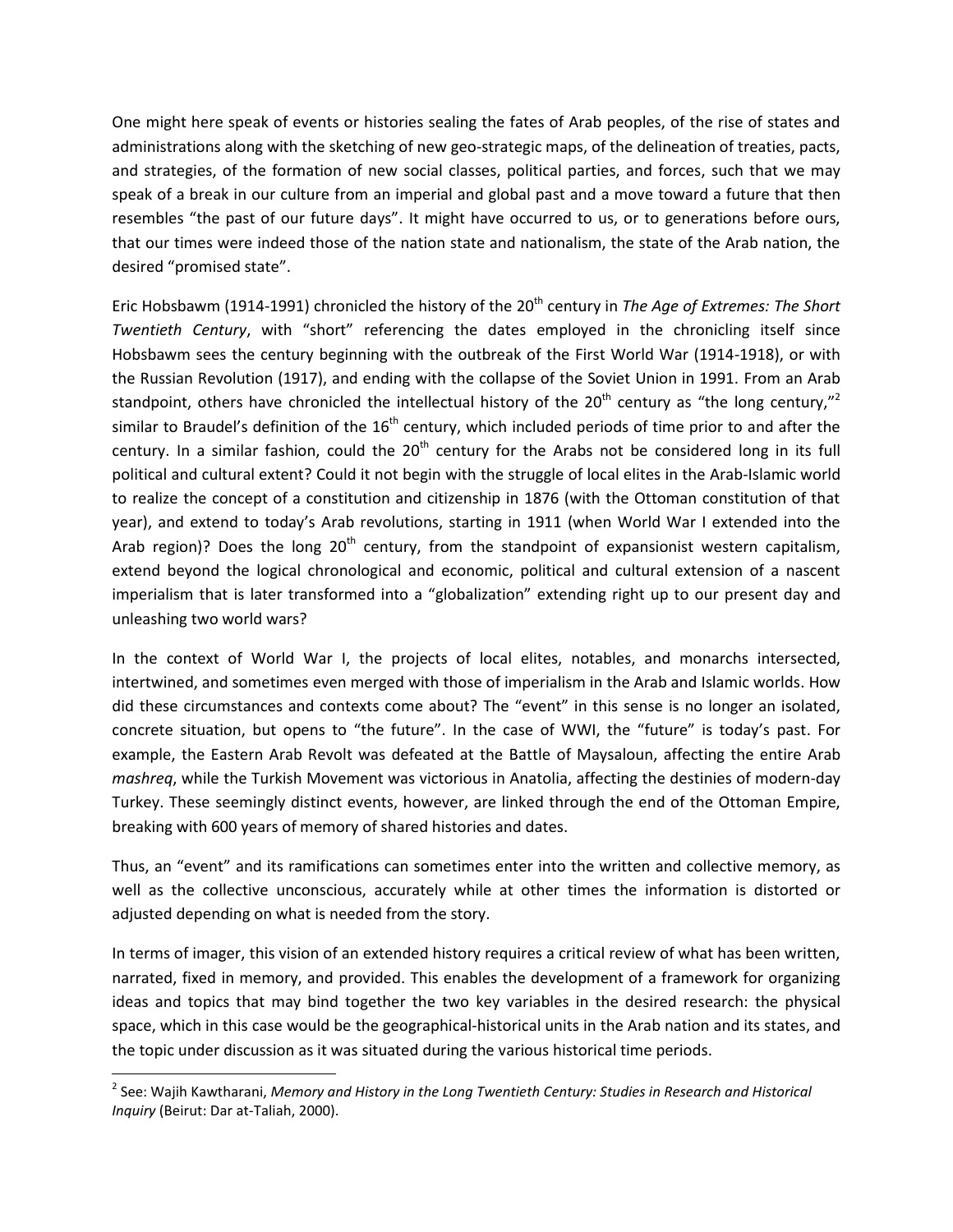Attendees and presenters for the upcoming conferences are invited to approach the topic from a variety of thematic standpoints:

# **First Theme: A Critical Review of What Has Been Written in the Arab Region on World War I and Its Repercussions**

This would include books, memoires, diaries, oral testimonies (where available), and local and foreign archival documents from:

- 1. The Arab Maghreb (Morocco, Algeria, Tunisia, Libya)
- 2. The Nile River Valley (Egypt, Sudan and their neighboring African states)
- 3. Iraq, Syria, Eastern Jordan, Palestine and Lebanon
- 4. The Arabian Peninsula (the GCC and Yemen)

# **Second Theme: International Policies and Local Political Projects during World War I**

Research into this topic covers the treaties, promises, declarations, and the historical and geographical partitioning of Arab circles and states. It focuses upon the characteristics of the active socio-political forces, their social-cultural backgrounds, and the nature of their links to colonial policies (e.g., loyalties and conflicts). The theme also covers historical lessons learned from the relationships between the parties, including the mindsets that lay behind the negotiations, treaties, and undertakings (i.e., Sykes-Picot, Balfour, San Remo, Lausanne, and so forth)

# **Third Theme: The Economic, Social, and Cultural Impact of World War I on Arab Societies**

This theme also distributes research along the previously discussed lines, but focuses upon two interlinked issues:

- 1. A unified analysis or "comprehensive history" of economic, social, and cultural aspects
- 2. An effort to discover new primary materials, be they written or oral, including forgotten and neglected memoranda offering a focus upon new topics, or materials that have not been adequately investigated in existing writings

## **Fourth Theme: The Arab Revolutions Post-WWI**

Rather than providing a chronology of events for these revolutions, papers submitted for this theme should seek to assess the revolutions and the role they have played. What happened as a result of the revolution? What lessons can be learned?

- 1. Iraq's Revolution of 1920
- 2. The Syrian Revolution (1925) and the Kamalist Revolution in Turkey
- 3. Palestinian Resistance to the Zionist Project after WWI
- 4. The Egyptian Uprising (1919-1920)
- 5. The Omar Mukhtar Revolution (Libya)
- 6. The Rif Revolution in Morocco led by Abdul Karim al Khattabi